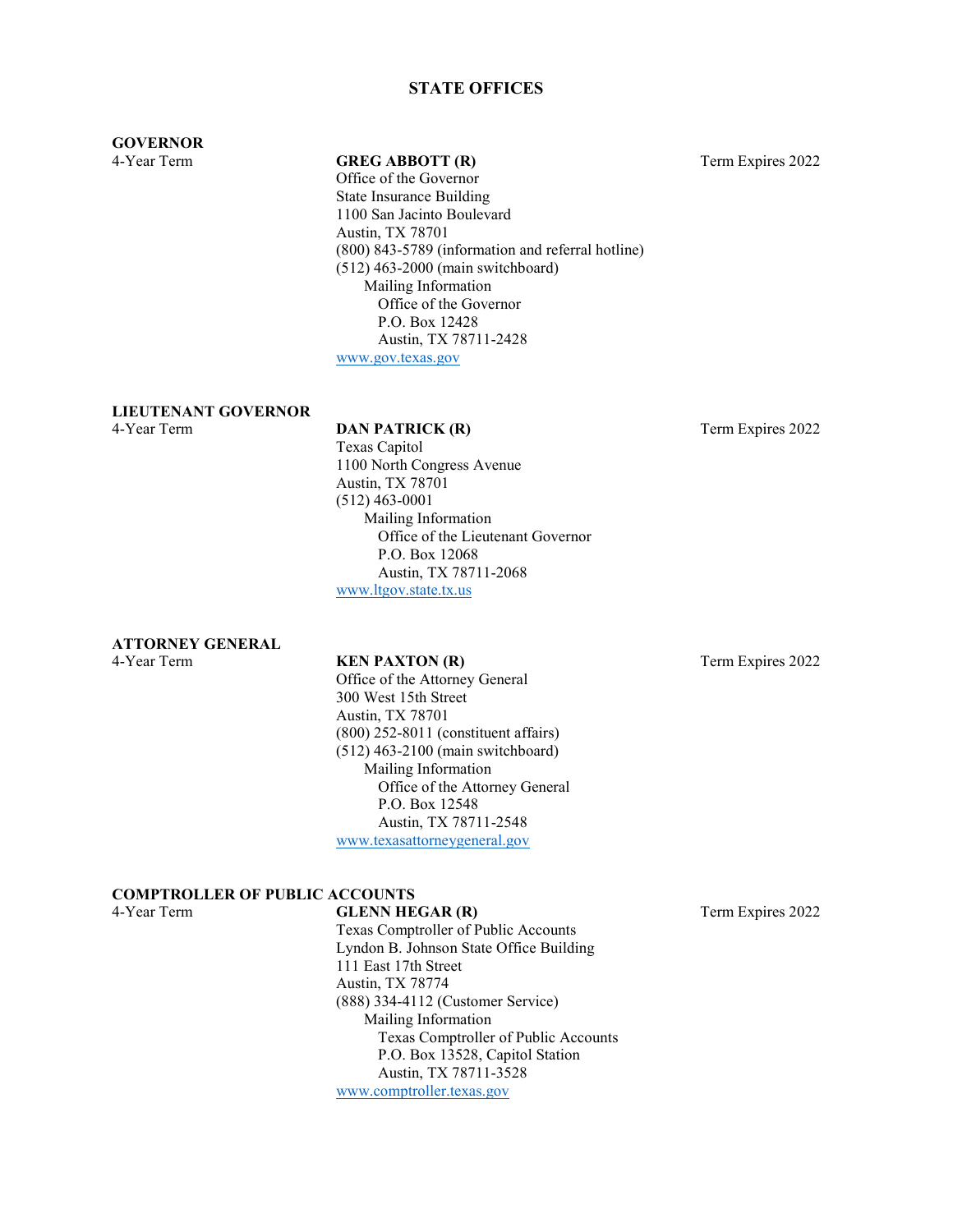### **COMMISSIONER OF THE GENERAL LAND OFFICE**

The Texas General Land Office 1700 North Congress Avenue Austin, TX 78701 (800) 998-4456 (512) 463-5001 Mailing Information P.O. Box 12873 Austin, TX 78711-2873 [www.glo.texas.gov](http://www.glo.texas.gov/)

# **COMMISSIONER OF AGRICULTURE**

The Texas Department of Agriculture 1700 North Congress, 11th Floor Austin, TX 78701 (800) 835-5832 (512) 463-7476 Mailing Information P.O. Box 12847 Austin, TX 78711-2847 [www.texasagriculture.gov](http://www.texasagriculture.gov/)

**RAILROAD COMMISSIONER**

### 6-Year Term **CHRISTI CRADDICK (R)** Term Expires 2024

The Railroad Commission of Texas 1701 North Congress Austin, TX 78701 (877) 228-5740 (512) 463-7158 Mailing Information P.O. Box 12967 Austin, TX 78711-2967 [www.rrc.texas.gov](http://www.rrc.texas.gov/)

#### **RAILROAD COMMISSIONER**

### 6-Year Term **WAYNE CHRISTIAN (R)** Term Expires 2022

The Railroad Commission of Texas 1701 North Congress Austin, TX 78701 (877) 228-5740 (512) 463-7158 Mailing Information P.O. Box 12967 Austin, TX 78711-2967 [www.rrc.texas.gov](http://www.rrc.texas.gov/)

#### **RAILROAD COMMISSIONER**

6-Year Term **JAMES "JIM" WRIGHT (R)** Term Expires 2026 The Railroad Commission of Texas 1701 North Congress Austin, TX 78701 (877) 228-5740 (512) 463-7158 Mailing Information P.O. Box 12967 Austin, TX 78711-2967 [www.rrc.texas.gov](http://www.rrc.texas.gov/)

Term Expires 2022

4-Year Term **GEORGE P. BUSH (R)** Term Expires 2022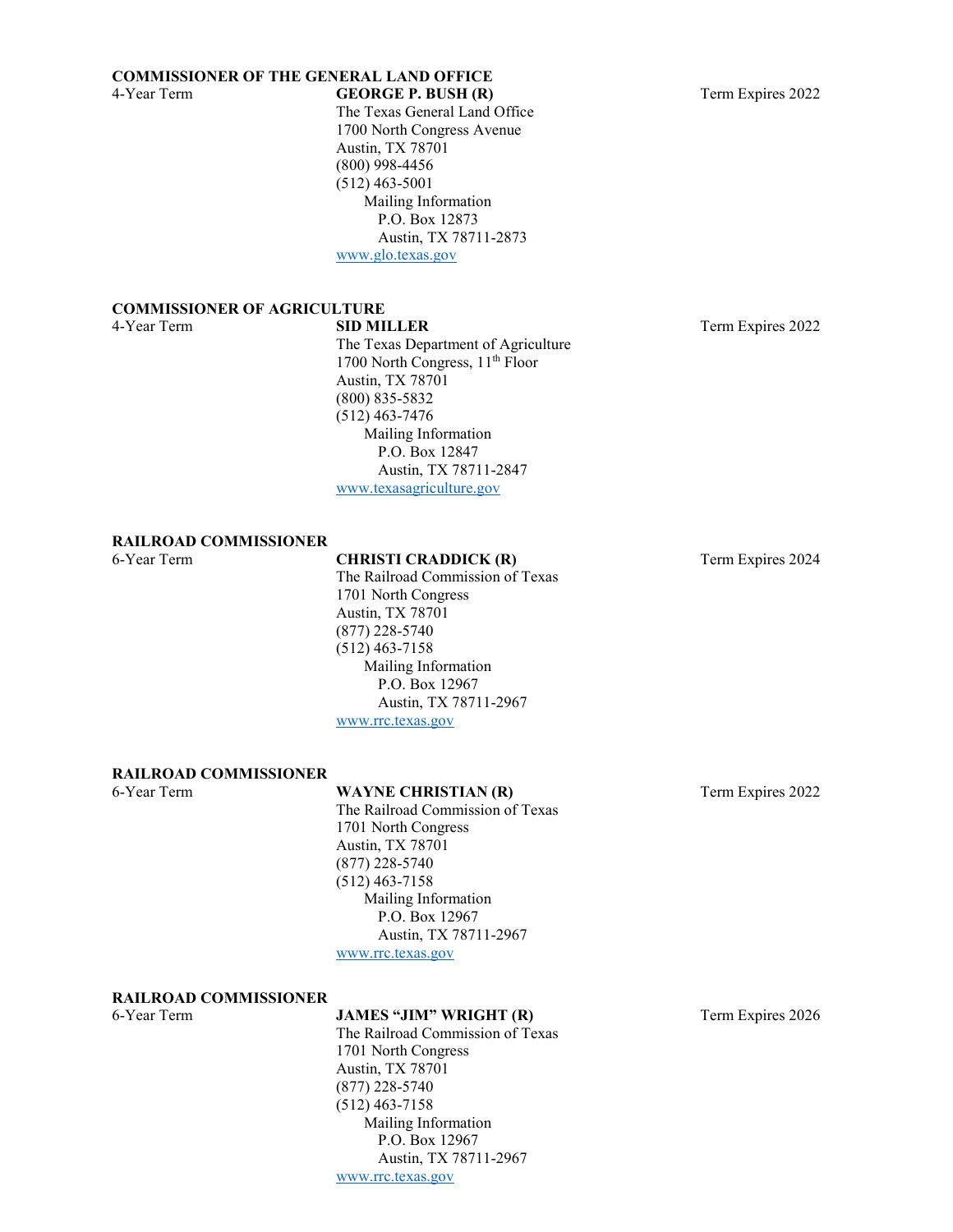| TEXAS SUPREME COURT, CHIEF JUSTICE<br>6-Year Term              | <b>NATHAN L. HECHT (R)</b>                                                                                                                                                                                                                                                                                       | Term Expires 2026 |
|----------------------------------------------------------------|------------------------------------------------------------------------------------------------------------------------------------------------------------------------------------------------------------------------------------------------------------------------------------------------------------------|-------------------|
|                                                                |                                                                                                                                                                                                                                                                                                                  |                   |
| TEXAS SUPREME COURT, JUSTICE, PLACE 2<br>6-Year Term           | <b>JIMMY BLACKLOCK (R)</b>                                                                                                                                                                                                                                                                                       | Term Expires 2024 |
| TEXAS SUPREME COURT, JUSTICE, PLACE 3<br>6-Year Term           | <b>DEBRA LEHRMAN (R)</b>                                                                                                                                                                                                                                                                                         | Term Expires 2022 |
| TEXAS SUPREME COURT, JUSTICE, PLACE 4<br>6-Year Term           | <b>JOHN PHILLIP DEVINE (R)</b>                                                                                                                                                                                                                                                                                   | Term Expires 2024 |
| TEXAS SUPREME COURT, JUSTICE, PLACE 5<br>6-Year Term           | REBECA AIZPURU HUDDLE (R)                                                                                                                                                                                                                                                                                        | Term Expires 2022 |
| TEXAS SUPREME COURT, JUSTICE, PLACE 6<br>6-Year Term           | <b>JANE BLAND (R)</b>                                                                                                                                                                                                                                                                                            | Term Expires 2024 |
| <b>TEXAS SUPREME COURT, JUSTICE, PLACE 7</b><br>6-Year Term    | <b>JEFFREY S. BOYD (R)</b>                                                                                                                                                                                                                                                                                       | Term Expires 2026 |
| <b>TEXAS SUPREME COURT, JUSTICE, PLACE 8</b><br>6-Year Term    | <b>BRETT BUSBY (R)</b>                                                                                                                                                                                                                                                                                           | Term Expires 2026 |
| TEXAS SUPREME COURT, JUSTICE, PLACE 9<br>6-Year Term           | VACANT (R)                                                                                                                                                                                                                                                                                                       | Term Expires 2022 |
|                                                                | CONTACT INFORMATION FOR ALL SUPREME COURT JUSTICES:<br>Supreme Court of Texas<br><b>Supreme Court Building</b><br>201 West 14th Street, Room 104<br>Austin, TX 78701<br>$(512)$ 463-1312<br>$(512)$ 463-1365 (fax)<br>Mailing Information<br>P.O. Box 12248<br>Austin, TX 78711-2248<br>www.txcourts.gov/supreme |                   |
| 6-Year Term                                                    | PRESIDING JUDGE, TEXAS COURT OF CRIMINAL APPEALS, PLACE 1<br><b>SHARON KELLER (R)</b>                                                                                                                                                                                                                            | Term Expires 2024 |
| TEXAS COURT OF CRIMINAL APPEALS, PLACE 2<br>6-Year Term        | <b>MARY LOU KEEL (R)</b>                                                                                                                                                                                                                                                                                         | Term Expires 2022 |
| <b>TEXAS COURT OF CRIMINAL APPEALS, PLACE 3</b><br>6-Year Term | <b>BERT RICHARDSON (R)</b>                                                                                                                                                                                                                                                                                       | Term Expires 2026 |
| <b>TEXAS COURT OF CRIMINAL APPEALS, PLACE 4</b><br>6-Year Term | <b>KEVIN PATRICK YEARY (R)</b>                                                                                                                                                                                                                                                                                   | Term Expires 2026 |
| <b>TEXAS COURT OF CRIMINAL APPEALS, PLACE 5</b><br>6-Year Term | <b>SCOTT WALKER (R)</b>                                                                                                                                                                                                                                                                                          | Term Expires 2022 |
| TEXAS COURT OF CRIMINAL APPEALS, PLACE 6<br>6-Year Term        | <b>JESSE F. MCCLURE, III (R)</b>                                                                                                                                                                                                                                                                                 | Term Expires 2022 |
| TEXAS COURT OF CRIMINAL APPEALS, PLACE 7<br>6-Year Term        | <b>BARBARA PARKER HERVEY (R)</b>                                                                                                                                                                                                                                                                                 | Term Expires 2024 |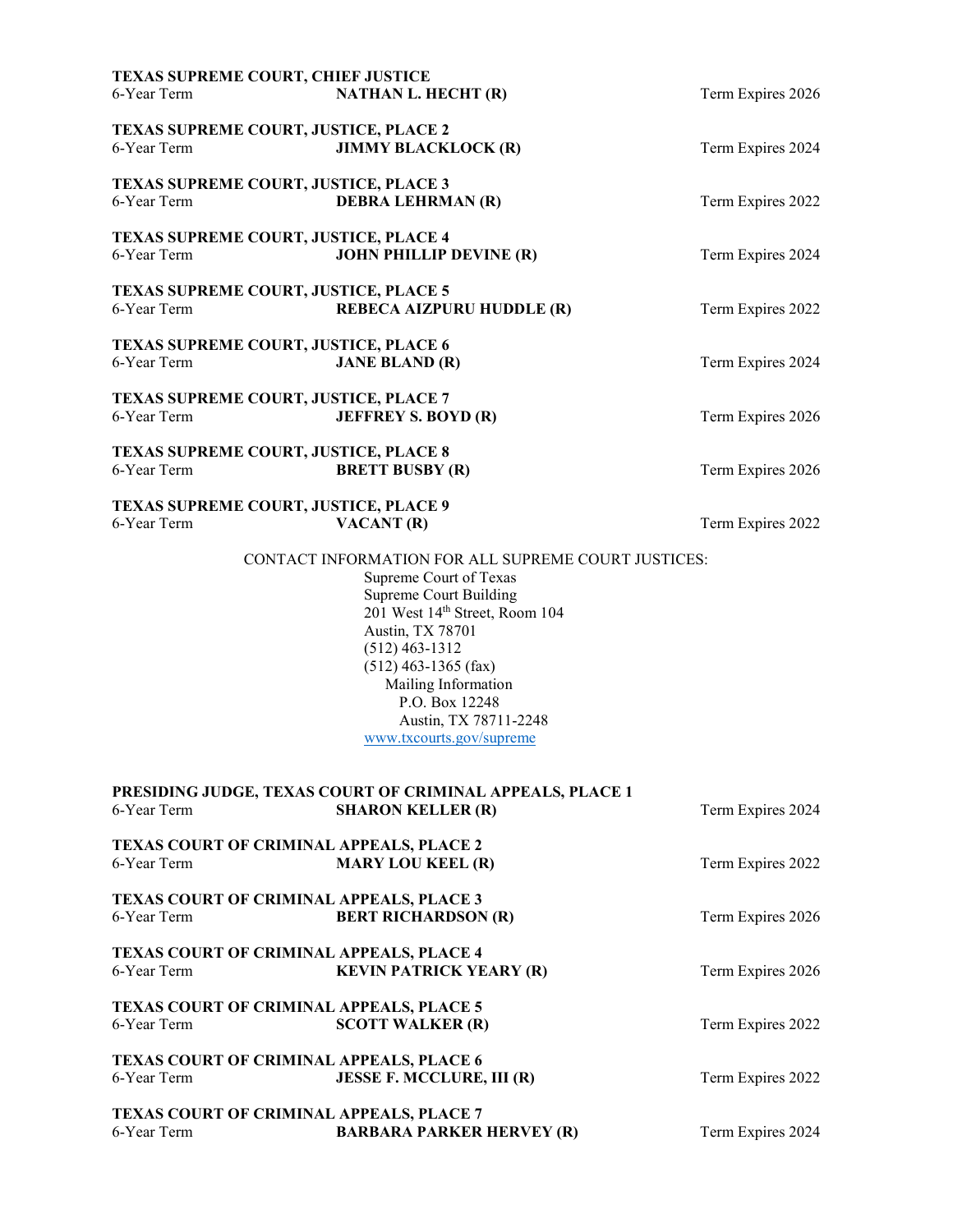#### **TEXAS COURT OF CRIMINAL APPEALS, PLACE 9** 6-Year Term **DAVID NEWELL (R)** Term Expires 2026

#### CONTACT INFORMATION FOR ALL TEXAS COURT OF CRIMINAL APEALS JUSTICES:

Court of Criminal Appeals Supreme Court Building 201 West 14<sup>th</sup> Street, Room 106 Austin, TX 78701 (512) 463-1551 (512) 463-7061 (fax) Mailing Information P.O. Box 12308 Austin, TX 78711-2308 [www.txcourts.gov/cca](http://www.txcourts.gov/cca)

#### **TEXAS BOARD OF EDUCATION, DISTRICT 14**

4-Year Term **SUE MELTON-MALONE (R)** Term Expires 2024 125 East Dawn Robinson, TX 76706 (254) 749-0415 [www.tea.texas.gov](http://www.tea.texas.gov/)

### **STATE SENATOR, DISTRICT 22**

4-Year Term **BRIAN BIRDWELL (R)** Term Expires 2024 State Capitol Extension, Room E1.804 Mailing Information P.O. Box 12068 Capitol Station Austin, TX 78711 (512) 463-0122 Local Contact Information 900 Austin Avenue, Suite 500 Waco, TX 78701 (254) 772-6225 (254) 776-2843 (fax) [www.senate.texas.gov](http://www.senate.texas.gov/)

District 22 serves the following 10 counties: Bosque, Ellis, Falls, Hill, Hood, Johnson, McLennan, Navarro, Somervell, Tarrant (partial)

# **STATE REPRESENTATIVE, DISTRICT 12**<br>2-Year Term **KYLE J. K**

State Capitol State Capitol Extension, Room E2.810 Mailing Information P.O. Box 2910 Austin, TX 78768 (512) 463-0412 District Contact Information 3000 Briarcrest Drive, Suite 203 Bryan, TX 77802 (979) 774-7276 [www.house.texas.gov](http://www.house.texas.gov/)

Voting Precincts: 2, 5, 6, 9, 10, 12, 13, 14, 15,17, 18, 20, 21, 22, 24, 27, 43, 57, 64, 65, 66, 67, 68, 69, 70, 71, 72, 84, 85, 86, 87, 88, 89, 90

District 12 serves the following 5 counties: Brazos (partial), Falls, Limestone, McLennan (partial), Robertson

**KYLE J. KACAL (R)** Term Expires 2022